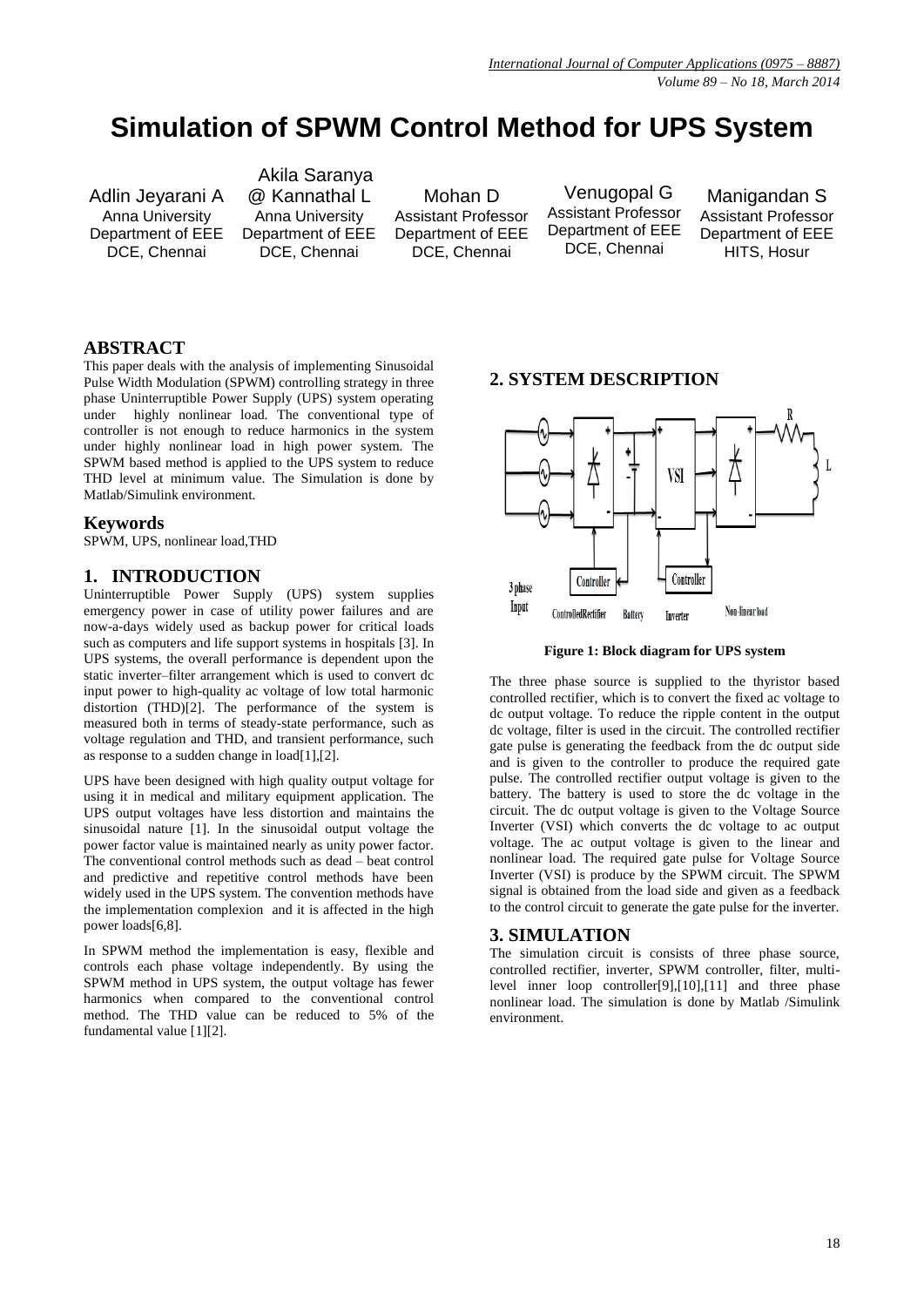*Volume 89 – No 18, March 2014*



**Figure 2:Simulation circuit of SPWM based UPS System**



**Figure 3: Inner loop PI controller**



**Figure 4:Gate pulse for inverter**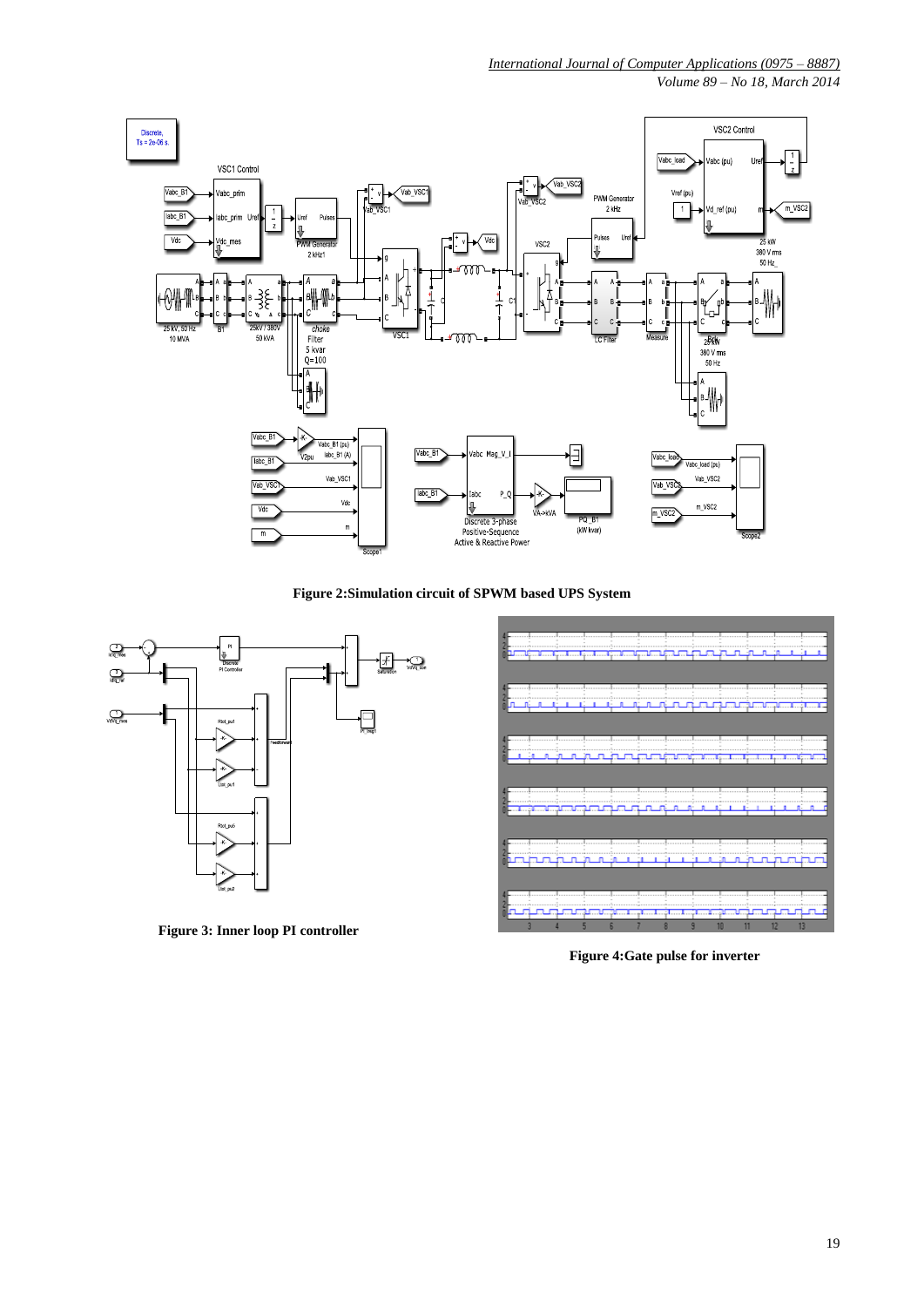

**Figure 5: Output Voltage**



**Figure 6:Output Current** 



**Figure 7:Battery output voltage**

*Volume 89 – No 18, March 2014*



**Figure 8 :%THD of output voltage**

## **4. CONCLUSION**

Thus the paper presents the analysis of SPWM control strategy for UPS system with nonlinear load. The distortion of the output voltage is reduced to a minimum level. The proportional integral controller is used as the inner current loop to control the output current. The THD value is reduced up to 3.61% of the fundamental frequency. The SPWM method is used to maintain the output voltage of the UPS system in sinusoidal nature when it is connected with the nonlinear loads. By implementing the above method of controlling the efficiency of the UPS system can be increased as the harmonics and distortion are reduced.

### **5. REFERENCES**

- [1] BunyaminTamyurek , "A High-Performance SPWM Controller for Three-Phase UPS Systems Operating Under Highly Nonlinear Loads" IEEE Trans. On power electronics, vol. 28, no. 8, pp3689–3701 august 2013
- [2] Heng Deng, Ramesh Oruganti, and DiptiSrinivasan,Senior "A Simple Control Method for High-PerformanceUPS Inverters Through Output-Impedance Reduction" IEEE Trans. on Ind. electronics, vol. 55, no. 2, FEB 2008 pp 888-898.
- [3] F. Botter' on and H. Pinheiro, "A three-phase UPS that complies with the standard IEC  $62040-3$ ," IEEE Trans. Ind. Electron., vol. 54, no. 4, pp. 2120–2136, Aug. 2007.
- [4] S. Jiang, D. Cao, Y. Li, J. Liu, and F. Z. Peng, "Low THD, fast transient,and cost-effective synchronousframe repetitive controller for three-phase UPS inverters,"IEEETrans. Power Electron., vol. 27, no. 6, pp. 2294– 3005, 2012.
- [5] U. Borup, P. N. Enjeti, and F. Blaabjerg, "A new space-vector-based control method for UPS systems powering nonlinear and unbalanced loads," IEEE Trans. Industry Appl., vol. 37, no. 6, pp. 1864– 1870, Nov./Dec.2001.